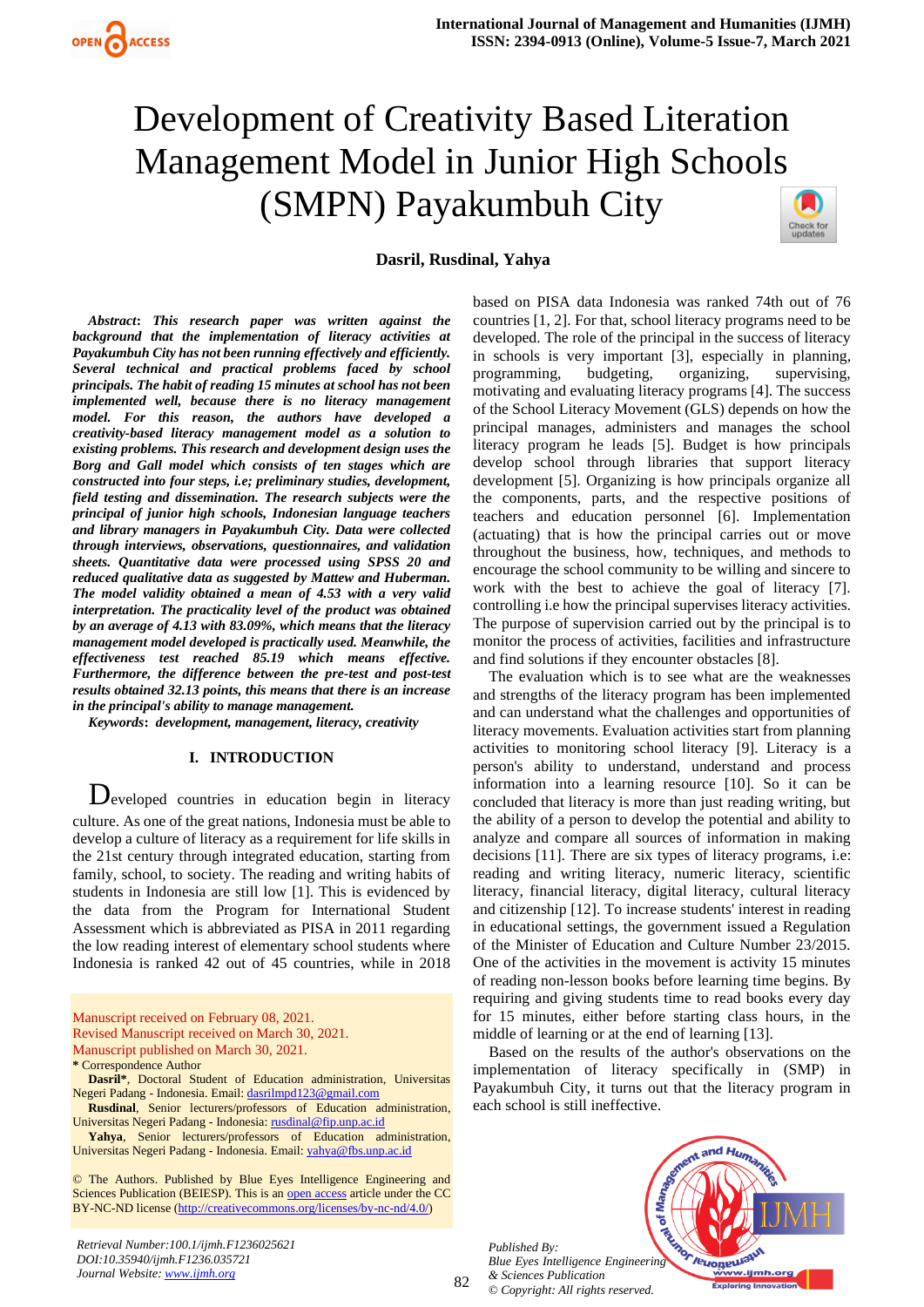This statement is supported by the results of [14] research at the IT Insan Harapan junior high school, South Tangerang, which states that literacy implementation is still implemented less regularly.

# **II. METHODS**

The research used was development research (Research & Development). Development research begins by analyzing the theory of management functions and their implications for creativity-based literacy. The research and development steps used in this study consist of 10 (ten) steps developed by [15], among others:

**Table-I: Research procedures**

| No             | <b>Research Procedures</b>          |  |  |  |  |  |  |  |
|----------------|-------------------------------------|--|--|--|--|--|--|--|
|                | Research and information collection |  |  |  |  |  |  |  |
| $\overline{c}$ | Planning                            |  |  |  |  |  |  |  |
| 3              | Develop preliminary form a product  |  |  |  |  |  |  |  |
| 4              | Preliminary field testing           |  |  |  |  |  |  |  |
| 5              | Main product                        |  |  |  |  |  |  |  |
| 6              | Main field testing                  |  |  |  |  |  |  |  |
| 7              | Operational product revision        |  |  |  |  |  |  |  |
| 8              | Operational field testing           |  |  |  |  |  |  |  |
| 9              | Final product revision              |  |  |  |  |  |  |  |
| 10             | Dissemination and implementation    |  |  |  |  |  |  |  |
| Source: $[15]$ |                                     |  |  |  |  |  |  |  |

### **A. Research**

Instruments used in this study were of two types, i.e data collection instruments and product validation instruments. Data collection instruments include: 1) **needs analysis instruments**, i.e; a) observation guidelines, b) interview guidelines and c) questionnaires., 2) **practicality test instruments**: a) literacy management guidance instruments, b) syntax implementation instruments, c) literacy management supplement instruments, 3) **effectiveness test instruments**: a) Cognitive test instruments, b) affective test instruments, and c) psychomotor test instruments.

While the instrument for validating the instrument and the product consists of four parts, i.e: 1) the instrument to validate the needs analysis, 2) the instrument to validate the product, 3) the instrument to validate the practicality, and 4) the effectiveness.

## **B. Data analysis techniques data**

Analysis techniques in this study consisted of 6 (six) analyzes, where the data analyzed consisted of 4 (four) parts, including analysis of literacy management needs, analysis of the results of validity, practicality, and effectiveness. Described as follows:

- 1. Descriptive analysis, which describes the results of the analysis of needs, validity, practicality and effectiveness which includes: mean, and percentage.
- 2. Aiken's V analysis [16], is used to analyze the results of the instrument validity test and product validity with the formula:

$$
V = \sum s[n (c-1
$$

Information:  $s = r - 10$ 

- $\log$  = lowest validation score
- $c =$  lowest validation score
- $r =$  number given by assessors
- $n =$  number of expert assessors
- 3. Inter-rater correlation analysis (intraclass correlation

*Retrieval Number:100.1/ijmh.F1236025621 DOI:10.35940/ijmh.F1236.035721 Journal Website[: www.ijmh.org](http://www.ijmh.org/)*

coefficient) using SPSS version 20 IMB is used in making decisions on the results of one validator's assessment with another [17].

- 4. Alpha Cronbach analysis using SPSS version 20 IMB, is used to test the internal reliability of the instrument.
- 5. Analysis of the difference in the mean practicality score was carried out to determine the practicality level of the literacy management model based on the observations and assessments of users of the literacy management model. Practical data were analyzed by looking for means and percentages [17] with the following formula:

$$
SA = \frac{PS}{SM} x
$$
\n
$$
SA = \frac{PS}{SMI} x 100\%
$$

Information:

| SА | $=$ Final Score                   |
|----|-----------------------------------|
| PS | $=$ Acquisition of                |
|    | $SMI$ Score = Maximum Ideal Score |
| SP | $=$ Rating Scale                  |

The criteria for practicality testing are based on the average ratings of experts which can be described in the following Table-II below:

| No | <b>Score Range</b> | <b>Interpretation</b>  |  |  |  |  |  |  |  |
|----|--------------------|------------------------|--|--|--|--|--|--|--|
|    | >4.20              | Very Practical         |  |  |  |  |  |  |  |
| 2  | $>$ 3.40 - 4.20    | Practical              |  |  |  |  |  |  |  |
| 3  | $> 2.60 - 3.40$    | <b>Ouite Practical</b> |  |  |  |  |  |  |  |
|    | $>1.80 - 2.60$     | <b>Less Practical</b>  |  |  |  |  |  |  |  |
|    | $\leq 1.80$        | <b>Not Practical</b>   |  |  |  |  |  |  |  |
|    |                    |                        |  |  |  |  |  |  |  |

**Table-II: Criteria for practicality test**

Source: [17]

- 6. Paired t-test analysis using SPSS, to measure the level of effectiveness of literacy management implementation, by comparing the pre-test and post-test results after being given treatment on understanding literacy management. The prerequisite for testing the data is that the prerequisite test is carried out, i.e the data must come from normally distributed and homogeneous data [17].
- 7. Research Hypothesis to find out whether the increase in the average value is performed a two-sample difference test paired with the following hypothesis.

H0: the pre-test average value is the same as the post-test average

- Hi: there is a significant difference between the pre-test mean value and the post-test mean score Pre-test
- 8. Analysis of the difference between the test and Post-test [18] using the following formula:

 $O_1$  X  $O_2$ Information:  $O_1$  = pre-test value (before being given treatment)  $O<sub>2</sub>$  = post-test value (after being treated Effect of treatment on literacy management  $= (O2 - O1)$ 

*Published By: Blue Eyes Intelligence Engineering & Sciences Publication © Copyright: All rights reserved.*



83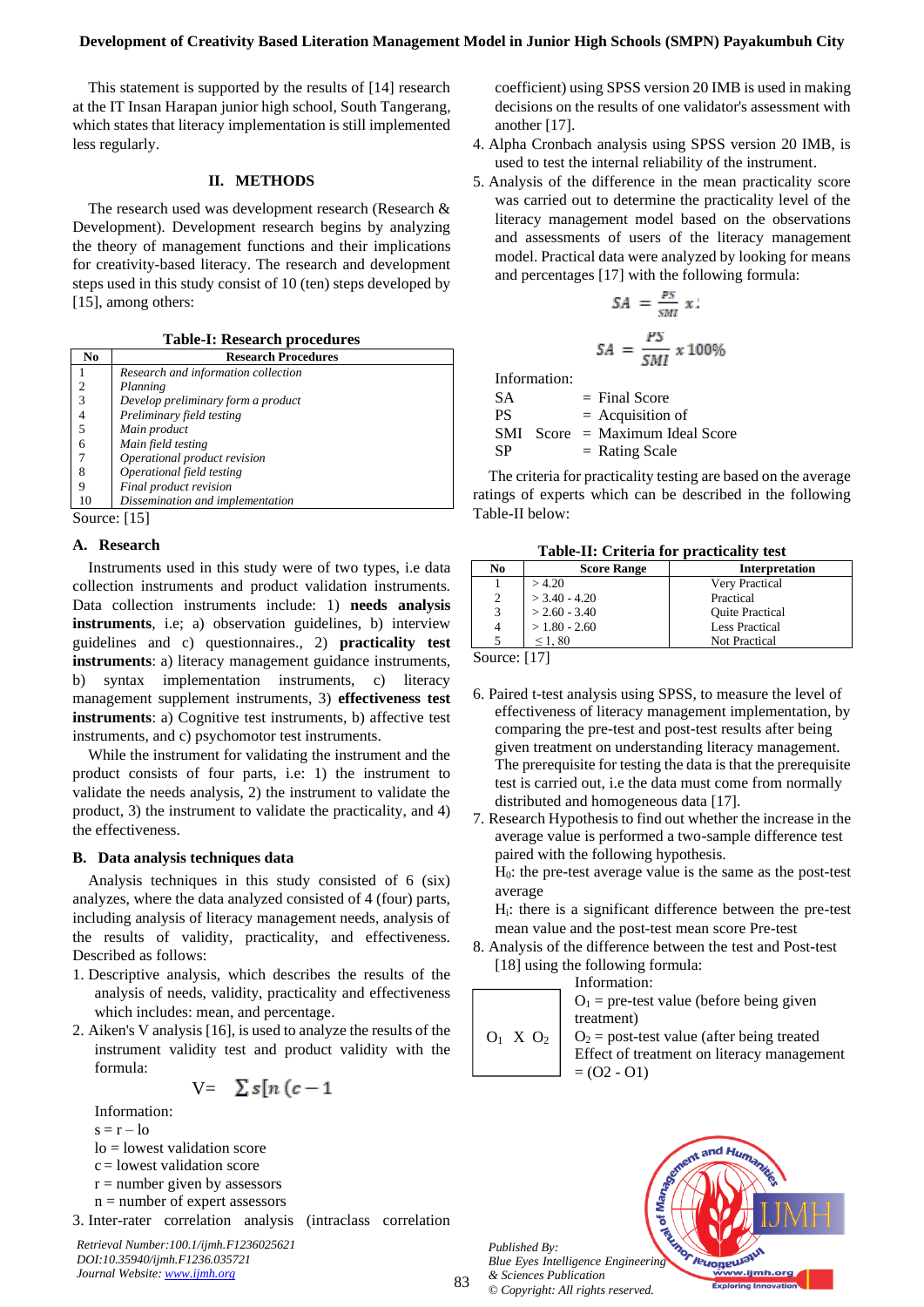

## **III. REVIEW CRITERIA**

At this stage the results of the preliminary phase of research will be presented, starting from instrument validation by the three validators consisting of content experts, linguists and graphic experts The purpose of

validation is to determine whether the instrument that has been prepared can measure what should be measured in creativity-based literacy management development research [19]. The reliability test of instrument items is presented in the following Table-III below:

|         | Tubic III, Results of the vanuity and renability of the mistrament |                                      |         |         |            |                                     |                       |  |  |  |
|---------|--------------------------------------------------------------------|--------------------------------------|---------|---------|------------|-------------------------------------|-----------------------|--|--|--|
| No      |                                                                    | Instrument                           | Average | Aiken'V | <b>ICC</b> | <b>Cronbach's Alpha Coefficient</b> | <b>Interpretation</b> |  |  |  |
|         |                                                                    | interview guidelines                 | 4.79    | 0.94    | 0.714      | 0.952                               | Valid                 |  |  |  |
|         | Needs Analysis                                                     | Observation guide                    | 4.71    | 0.93    | 0.857      | 0.980                               | Valid                 |  |  |  |
|         |                                                                    | <b>Duestionnaire</b>                 | 4.75    | 0.94    | 0.714      | 0.952                               | Valid                 |  |  |  |
|         |                                                                    | Model Book                           | 4.75    | 0.94    | 0.857      | 0.980                               | Valid                 |  |  |  |
|         | <b>Product Validation Principal's Guide</b>                        |                                      | 4.67    | 0.92    | 1.000      | 1.000                               | Valid                 |  |  |  |
|         |                                                                    | Literacy Materials                   | 4.71    | 0.93    | 0.857      | 0.980                               | Valid                 |  |  |  |
|         |                                                                    | Guidelines for implementing literacy | 4.75    | 0.94    | 0.714      | 0.952                               | Valid                 |  |  |  |
|         |                                                                    | Syntax execution                     | 4.71    | 0.93    | 0.857      | 0.980                               | Valid                 |  |  |  |
|         | Practicality                                                       | earning supplement                   | 4.71    | 0.93    | 0.625      | 0.930                               | Valid                 |  |  |  |
|         |                                                                    | Competency Test Sheet                | 4.75    | 0.94    | 0.714      | 0.952                               | Valid                 |  |  |  |
| Average |                                                                    |                                      | 4.73    | 0.934   | 0.791      | 0.966                               | <b>Valid</b>          |  |  |  |

**Table-III: Results of the validity and reliability of the instrument**

Based on Table-III above, information can be obtained that based on the results of Aiken V analysis with a rater consisting of 3 people, the mean value is 473, the mean value of Vhtg (0.934)> Vtbl (0.92), because Aiken's V value is greater than Vtbl, it can be concluded that all instruments in this study are declared valid, while the results of the reliability analysis based on the coefficient Cronbach Alpha obtained a mean of Rhtg (0.966)>Rtbl (0.92), this indicates that all instruments in this study were reliable, while the results of the intra-class coefficient analysis were 0.791, this shows that the three validators in assessing the instrument are consistent with each other. After the instrument was declared valid, the next step was to carry out the preliminary phase of research by interviewing teachers, observing the implementation of school literacy and distributing questionnaires to teachers and students. Preliminary observations can be presented as follows:

## **A. Observations**

Observation data was conducted to obtain direct information on the implementation of literacy in schools, the results of data analysis can be described as Tabel-IV follows.

**Table-IV: Results of literacy observations**

| No             | <b>Aspect Rate</b>         | <b>Average</b> | <b>Achievement %</b> |
|----------------|----------------------------|----------------|----------------------|
|                | Habituation                | 2:03           | 50.71                |
| $\overline{2}$ | Creativity                 | 2:49           | 62.14                |
| 3              | <b>Fisilitas GLS</b>       | 2.83           | 70.83                |
|                | Commitment                 | 2.27           | 56.79                |
|                | <b>Literacy Management</b> | 2.14           | 53.50                |
| Average        |                            | 2.35           | 58.80                |

Based on Table-IV above, it can provide information that

the implementation of literacy in schools before training and assistance in literacy management was obtained by an overall mean of 2.35 with 58.80 % of the 5 assessment aspects. This means that the implementation of literacy so far in SMP in Payakumbuh has been running and implemented in schools, but the implementation is not optimal, it still requires training and assistance, especially in managing literacy by school principals.

#### **B. Interview results**

The results of interviews with teachers and students about the implementation of literacy so far at Payakumbuh Public Middle School, among others: 1) in general, the teachers said that the implementation of literacy was not optimal, this was motivated by the principal in managing literacy not fully committed. Socialization of the literacy movement in schools has been carried out, but over time the enthusiasm for reading books has disappeared; 2) The principal does not understand how to manage literacy so that the implementation of literacy does not go as expected; and 3) Supporting facilities for the implementation of literacy is very minimal so that school residents are less motivated.

### **C. Results of questionnaire distribution**

The results of data analysis on literacy implementation can be seen in the following Table-V below:

| Table-V: Results of interacy management needs analysis |                  |              |     |               |     |               |                  |               |    |               |    |               |       |       |
|--------------------------------------------------------|------------------|--------------|-----|---------------|-----|---------------|------------------|---------------|----|---------------|----|---------------|-------|-------|
| Assessment                                             |                  |              | (5) |               |     | (4)           |                  | $\mathbf{J}$  |    | (2            |    |               | Score | (9/0) |
| <b>Aspects</b>                                         | <b>Indicator</b> | <b>Items</b> |     | $\frac{0}{0}$ |     | $\frac{0}{0}$ |                  | $\frac{0}{0}$ | г  | $\frac{0}{0}$ | F  | $\frac{6}{9}$ |       |       |
| Literacy                                               | Planning         |              | 120 | 85.71         | 16. | 0.93          |                  | 2.86          |    | 0.00          |    | 0.00          | 4.83  | 96.57 |
| Management                                             | Program          |              |     | 35.00         | 19. | 2.71          | .00 <sup>1</sup> | 2.50          |    | 2.50          |    | 10.00         | 3.98  | 77.50 |
|                                                        | Budget           |              | 33  | 33.00         |     | .06           |                  | 0.00          | 26 | 26.00         | 34 | 34.00         | 2.79  | 55.80 |
|                                                        | Organizing       |              |     | 47.50         |     | 0.001         |                  | 2.50          | 10 | 25.00         | 10 | 25.00         | 3.20  | 64.00 |
|                                                        | Motivation       |              | 20  | 50.00         |     | 0.001         |                  | 2.50          |    | 22.50         | 10 | 25.00         | 3.28  | 65.50 |

**Table-V: Results of literacy management needs analysis**



*Published By:*

*& Sciences Publication*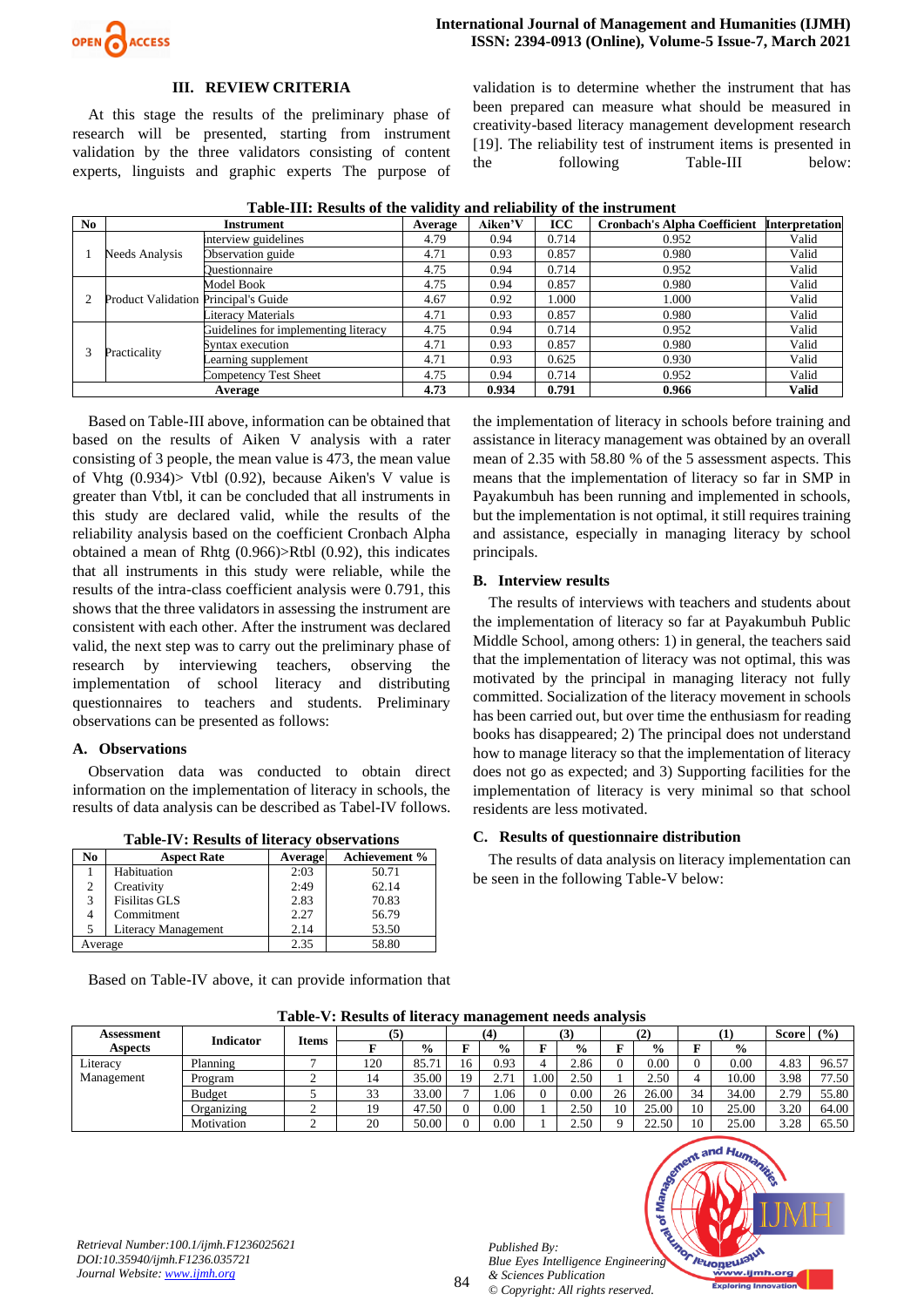# **Development of Creativity Based Literation Management Model in Junior High Schools (SMPN) Payakumbuh City**

|                       | Supervision      | $\sim$     | 39  | 97.50 |    | 0.05     |   | 0.00  |    | 0.00  |          | 0.00  | 4.98 | 99.50 |
|-----------------------|------------------|------------|-----|-------|----|----------|---|-------|----|-------|----------|-------|------|-------|
|                       | Evaluation       | $\sqrt{2}$ | 57  | 95.00 |    | 0.16     |   | 0.00  |    | 0.00  |          | 0.00  | 4.95 | 99.00 |
|                       | Average          | 23         | 302 | 63.39 | 46 | 0.70     |   | l.48  | 46 | 10.86 | 58       | 13.43 | 4.00 | 79.70 |
|                       |                  |            |     |       |    |          |   |       |    |       |          |       |      |       |
| Literacy              | Habit            | 4          | 30  | 37.50 | 10 | 1.33     |   | 2.50  | 18 | 22.50 | 20       | 25.00 | 3.15 | 63.00 |
|                       | Development      |            | 14  | 35.00 | 22 | 0.00     |   | 10.00 |    | 0.00  | $\theta$ | 0.00  | 4.25 | 85.00 |
|                       | Average          | o          | 44  | 36.25 | 32 | 4.41     |   | 6.25  | 18 | 11.25 | 20       | 12.50 | 3.70 | 74.00 |
|                       |                  |            |     |       |    |          |   |       |    |       |          |       |      |       |
| <b>GLS</b> facilities | Library          |            |     | 0.00  |    | 0.00     |   | 0.00  | U  | 0.00  | v        | 0.00  | 1.13 | 0.00  |
|                       | Classroom corner | ◠<br>∠     |     | 7.50  | 13 | $0.00\,$ |   | 0.00  | 34 | 85.00 | 16       | 40.00 | 3.33 | 85.50 |
|                       | Average          |            |     | 8.75  | 13 | 0.00     | 0 | 0.00  | 34 | 42.50 | 16       | 20.00 | 2.23 | 42.75 |

Based on the results of the Shapiro-Wilk normality test above, the sig (p) value is obtained. pre-test of 0.482 and the value of sig. post-test of 0.151, because of the sig. pre-test and post-test  $(p)$  > 0.05, it can be concluded that the data from the pre-test and post-test results in this study came from normally distributed data. Furthermore, the homogeneity test was carried out.

#### **Table-VI: Results of Homogeneity**

#### **Test of Homogeneity of Variances**

Results

| Levene Statistic |  |  |
|------------------|--|--|
| .264             |  |  |

Based on the above homogeneity test with Levene analysis obtained sig. (p) of 0.270, because of the sig.  $(0.270)$  > 0.05, it can be concluded that the pre-test and post-test data came from homogeneous data. After the test

data requirements meet the requirements, it can be continued to analyze the pre-test and post-test results with paired sample T-Test paired data. Visually, the difference in the effectiveness of the creativity-based literacy management model based on the pre-test and post-test results can be shown in the following Table-VII:

**Table-VII: Results of the analysis of data descriptions pre-test and post-test**

|            | N | <b>Minimum</b> | <b>Maximum</b> | Mean  | Std.<br><b>Deviation</b> |
|------------|---|----------------|----------------|-------|--------------------------|
| Pre Test   |   | 40             | 68             | 53.53 | 7.873                    |
| Post Test  |   |                | 96             | 85.67 | 5.122                    |
| Gain Score |   |                |                |       |                          |

Table-VII above provides information that the mean achievement pre-test was 53.53 with a standard deviation of 7,873, while the mean acquisition post-test was 85.67 with a standard deviation of 5,122, based on the results. The pre-test and post-test obtained value of the difference (gains core) between the pre-test to post-test by 32.13 points, it can be concluded that the knowledge of the participants after the training had increased by 32.13 points.

| No.            | <b>Participant Code</b> | Average | Achievement (%) | <b>Information</b>    |
|----------------|-------------------------|---------|-----------------|-----------------------|
|                | Participants 01         | 4.60    | 90.00           | Very Effective        |
| 2              | Participants 02         | 4.00    | 82.00           | Very Effective        |
| 3              | Participants 03         | 4.20    | 86.00           | Very Effective        |
| 4              | Participants 04         | 4.60    | 90.00           | Very Effective        |
| 5              | Participants 05         | 4.20    | 84.00           | Very Effective        |
| 6              | Participants 06         | 4.00    | 82.00           | Very Effective        |
| $\overline{7}$ | Participants 07         | 4.20    | 86.00           | Very Effective        |
| 8              | Participants 08         | 4.60    | 90.00           | Very Effective        |
| 9              | Participants 09         | 4.20    | 84.00           | Effective             |
| 10             | Participants 10         | 4.60    | 90.00           | Very Effective        |
| 11             | Participants 11         | 4.00    | 82.00           | Very Effective        |
| 12             | Participants 12         | 4.20    | 86.00           | VeryEffective         |
| 13             | Participants 13         | 4.60    | 90.00           | Very Effective        |
| 14             | Participants 14         | 4.20    | 84.00           | Very Effective        |
| 15             | Participants 15         | 4.00    | 82.00           | Very Effective        |
|                | Average                 | 4.28    | 85.87           | <b>Very Effective</b> |

Table-VIII above can provide information that out of 15 participants the average score of activity was 4.28 with an achievement level of 85.87 %, It can be concluded that during the training process the principal and Indonesian language teacher are active.

#### **D. Results of the Skills Assessment**

The level of the dimensions of the participant's skills in planning a literacy program according to the literacy management syntax can be presented as follows Tabel-IX below:

|  | Table- IX: Skills assessment results |
|--|--------------------------------------|
|--|--------------------------------------|

| Table- IA. SKIIIS assessment results                                                                       |                  |         |                                                                                                                          |                                                                                     |  |  |  |  |
|------------------------------------------------------------------------------------------------------------|------------------|---------|--------------------------------------------------------------------------------------------------------------------------|-------------------------------------------------------------------------------------|--|--|--|--|
| N <sub>o</sub>                                                                                             | Participant Code | Average | Achievement%                                                                                                             | Information                                                                         |  |  |  |  |
|                                                                                                            | Participants 01  | 4.35    | 87.00                                                                                                                    | Mastered                                                                            |  |  |  |  |
| ◠                                                                                                          | Participants 02  | 4.10    | 82.00                                                                                                                    | Mastered                                                                            |  |  |  |  |
| 3                                                                                                          | Participants 03  | 4.25    | 85.00                                                                                                                    | Mastered                                                                            |  |  |  |  |
| Retrieval Number:100.1/ijmh.F1236025621<br>DOI:10.35940/ijmh.F1236.035721<br>Journal Website: www.ijmh.org |                  | 85      | ۴.<br>Published By:<br>Blue Eyes Intelligence Engineering<br>& Sciences Publication<br>© Copyright: All rights reserved. | Sment and Humanize<br>REMORPHADELISH<br>www.ijmh.org<br><b>Exploring Innovation</b> |  |  |  |  |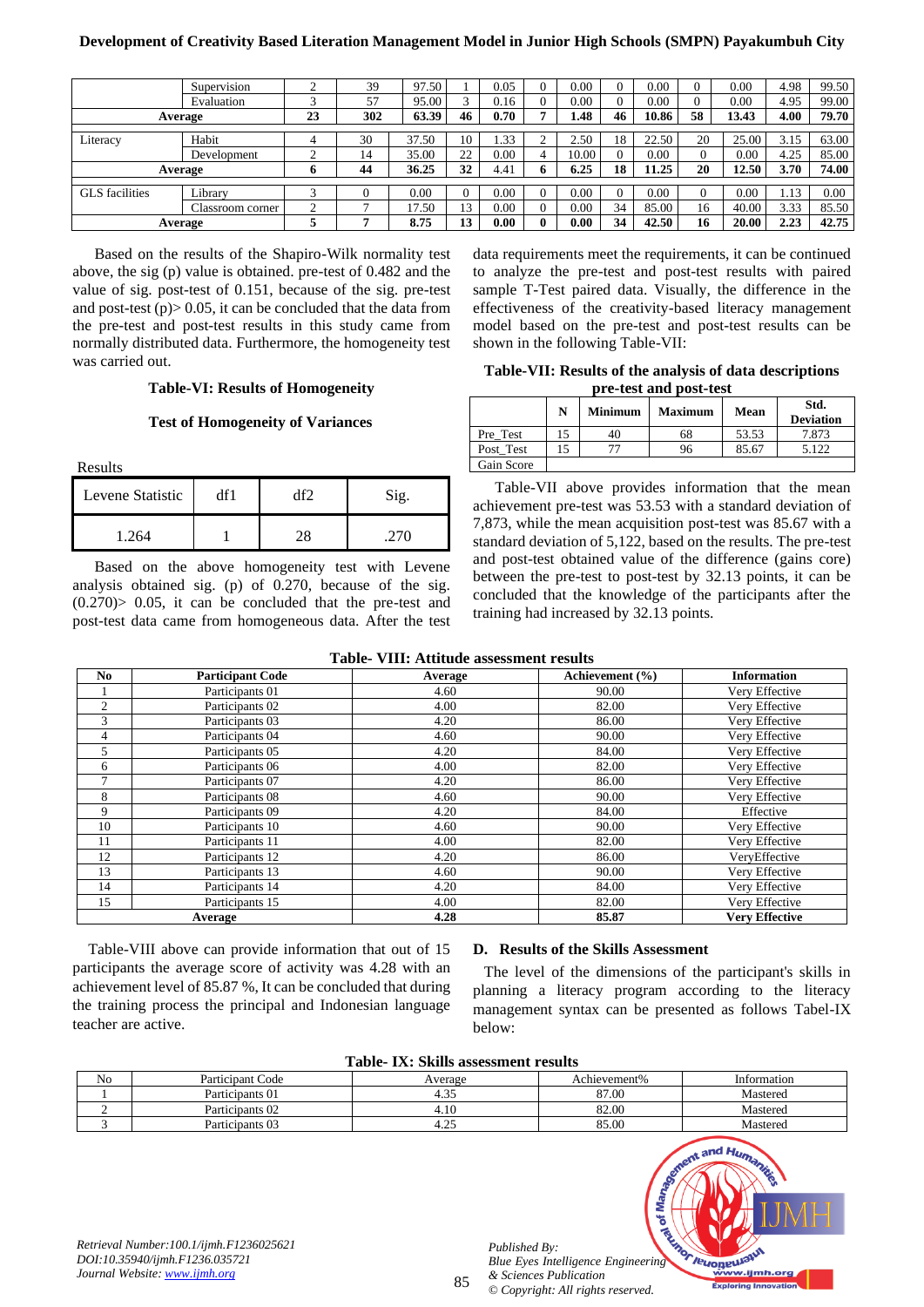

| 4            | Participants 04 | 4.30 | 86.00 | Mastered         |
|--------------|-----------------|------|-------|------------------|
|              | Participants 05 | 4.15 | 83.00 | Mastered         |
| 6            | Participants 06 | 4.10 | 82.00 | Mastered         |
| $\mathbf{r}$ | Participants 07 | 4.25 | 85.00 | Mastered         |
| 8            | Participants 08 | 4.35 | 87.00 | Mastered         |
| 9            | Participants 09 | 4.20 | 84.00 | Mastered         |
| 10           | Participants 10 | 4.35 | 87.00 | Mastered         |
| 11           | Participants 11 | 4.10 | 82.00 | Mastered         |
| 12           | Participants 12 | 4.25 | 85.00 | Mastered         |
| 13           | Participants 13 | 4.25 | 85.00 | Mastered         |
| 14           | Participants 14 | 4.15 | 83.00 | Mastered         |
| 15           | Participants 15 | 4.10 | 82.00 | Mastering        |
| Average      |                 | 4.22 | 84.33 | <b>Mastering</b> |

Based on the acquisition of data on the skill level of participants in preparing literacy programs in table 28 above, an average of 4.22 was obtained with an achievement level of 84.33 %, it can be concluded that the skill level of principals and Indonesian teachers increased with very effective interpretation. Furthermore, from the results of the cognitive, affective and psychomotor assessment above, then weighted to get the final score of the overall effectiveness of the model as in the following Table-X below.

**Table-X: Recapitulation results of the model effectiveness assessment model**

| No      | Domain      | Achievement (%) | Weight $(\% )$ | <b>NA</b> |
|---------|-------------|-----------------|----------------|-----------|
|         | Cognitive   | 85.67           | 30             | 25.70     |
|         | Affective   | 85.87           | 30             | 25.76     |
|         | Psychomotor | 84.33           | 40             | 33.73     |
| Average |             |                 | 100            | 85.19     |

Based on Table-X above, it can be concluded that the effectiveness value is 85.19 %, it can be concluded that the literacy management model after being implemented to school principals and Indonesian teachers shows very effective results, seen from the results cognitive, attitude and psychomotor values. This means that the creativity-based literacy management model is very effective in increasing the ability of school principals to understand, plan and implement school literacy programs.

## **E. Evaluation**

After the implementation of the model is done, then revise the management model of literacy and management guide literacy along with material literacy appropriate feedback and criticism from promoters, experts (validator) and practitioners, as well as the results of the final evaluation as follows: 1) Results in Revised Literacy Management Model: The revision of the literacy management model was carried out based on the suggestions of experts at the time of validation. The final results of model development can be seen in Figure 3 below which shows the components of the model from the philosophical foundation to the objectives of training for teachers in a comprehensive manner; and 2) Results of the Supporting Revision of the Model: The revision of the supporting model is not too much improvement, but part of the syntax is in the planning phase where before compiling a literacy program plan, a SWOT analysis should be carried out first about what are the strengths, weaknesses, opportunities and threats to the literacy program that will be implemented.

## **IV. DISCUSSION**

After all stages of research and development of the literacy management model were carried out, it was further revised based on input from the five experts and based on the results of field empirical tests to obtain the final creativity-based literacy management.

# **A. The development process of a literacy management model-based**

The development process starts from the stage of analyzing the needs of school principals in implementing literacy. On the analysis of needs in the field, it provides a general description of the principal's ability to plan literacy programs is still less than what is expected according to PERMENDIKBUD number 23/2015. Based on the results of interviews and distribution of questionnaires to several school principals and Indonesian language teachers, it was stated that the implementation of literacy was only socializing, so this situation made school principals have no experience in planning literacy program activities. Furthermore, the researcher's own experience regarding the implementation of literacy in schools was not implemented optimally. Some schools have not carried out 15-minute reading activities at all.

## **B. Validity, practicality and effectiveness**

**Product Validation:** A valid model is a model that has received observations and assessments from educational experts both from the elements of language, content and graphics (Kumar et al., 2019). Guidelines in deciding validation are based on the validity table criteria (V) and the reliability criteria (*R*). The decision-making criteria are based on the Aiken's V and tables  $R$ , i.e,  $V_{hte}$  must be greater than Vtbl according to the number of raters (*rater*) and the Likert scale used in the questionnaire [19-21] as well as matters in the reliability analysis.

**Practicality:** Model is said to be practical if it can provide convenience in implementing the literacy management model that has been developed. Furthermore, the literacy management model developed is said to be practical if it has received recognition from resource persons and school principals as users.

*Published By: Blue Eyes Intelligence Engineering & Sciences Publication © Copyright: All rights reserved.*



*Retrieval Number:100.1/ijmh.F1236025621 DOI:10.35940/ijmh.F1236.035721 Journal Website[: www.ijmh.org](http://www.ijmh.org/)*

86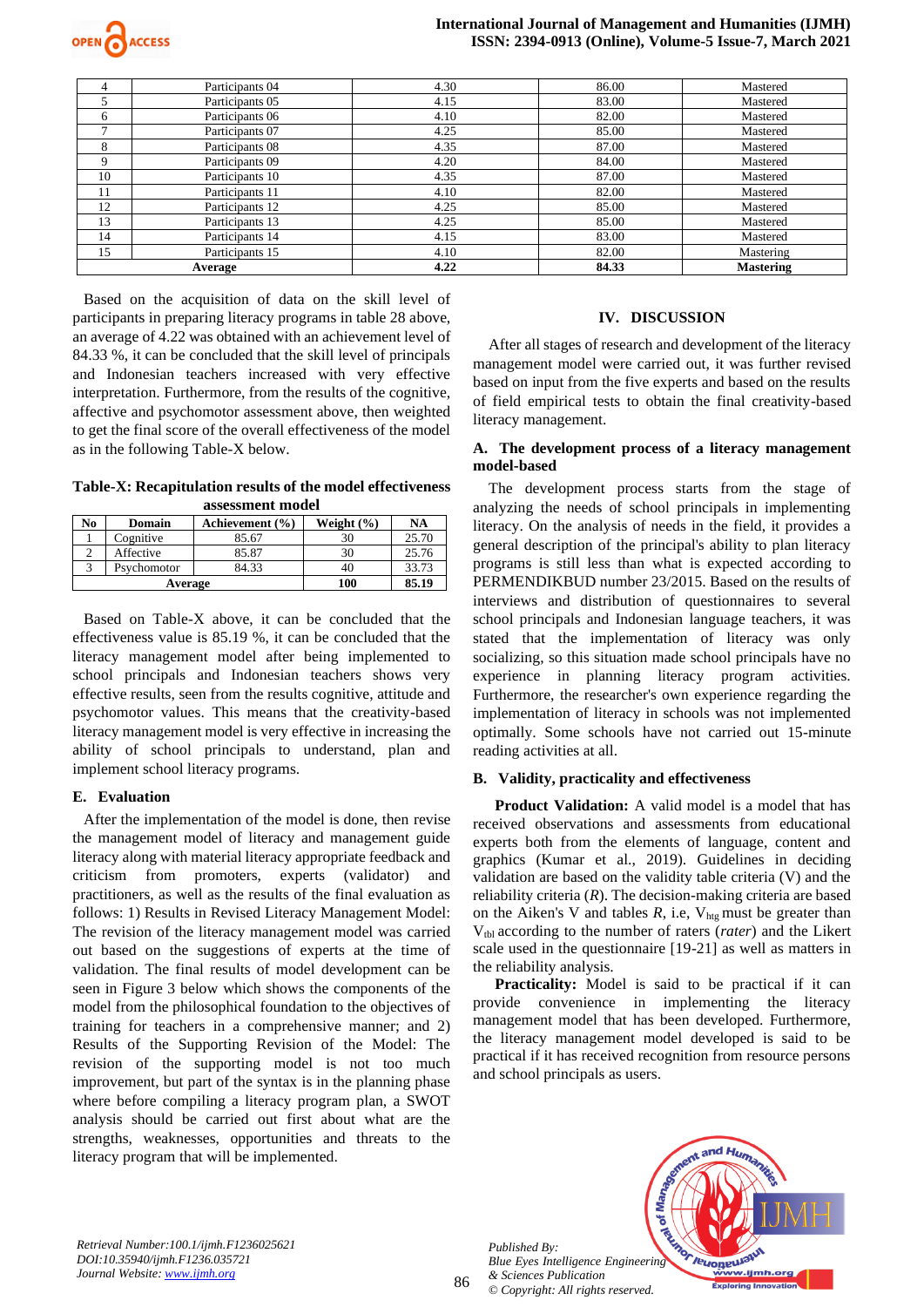Furthermore, the practicality of a model is measured from; first, the ease of the implementation of literacy management instructions, the second the ease of the literacy management syntax, the third the ease of reading literacy material, the reading fourth these of the competency test sheet.

**Effectiveness**: The creativity-based literacy management model is obtained through 1) increasing the knowledge possessed by the principal after attending the training. the increase in knowledge referred to in this study is the results of the achievements obtained by the principal in understanding how to prepare literacy plans and programs through the pre-test, the implementation of which is tested before the chasing begins while the post-test is carried out after the learning is complete, 2) observing changes in the attitude of the head during the school following the learning process about literacy management, 3) assessing the skills of principals in planning and compiling literacy programs.

Based on the data analysis on the effectiveness of the management model, the pre-test means the score was 53.53. while the post-test mean score was 85.67, so the gain score was 32.13 points. It can be concluded that the creativity-based literacy management model can improve the ability of school principals to plan and compile literacy programs. This statement is supported by the results of research suggesting that the effectiveness of the resulting model can be seen from the difference in scores between pre-test and post-test.

The effectiveness of the model is also seen from the change in the attitude of the principal during the learning process. Based on the results of the analysis of attitude change data, the mean value was 4.29, with the achievement of 85.87 %. It can be concluded that the principal and Indonesian language teachers play an active role in participating in learning and show a positive attitude in understanding literacy management.

The effectiveness of the model is then seen from the principal's psychomotor ability in compiling and designing literacy programs after participating in literacy management learning, the average value is 4.23, with the achievement of 84.69 %. This means that the skills of school principals in developing and designing literacy programs according to the needs of their respective schools have increased.

# **V. CONCLUSION**

After conducting research and development of a creativity-based literacy management model at the Payakumbuh public junior high school implemented, it can be concluded that the process of developing and testing the validity, practicality and effectiveness of the model is as follows: 1) The development process starts from the needs analysis stage of literacy management in schools, then conduct a theoretical study of literacy management functions, and the abilities that must be mastered by the principal in compiling and designing literacy programs according to school needs, secondly designing a draft literacy management model based on the theoretical analysis of literacy management models and what competencies must be mastered. by the principal in planning, compiling and implementing literacy implementation in schools, resulting in a draft literacy management model as well as a draft guideline for school principals and literacy materials to support the model. develop literacy management models and a final model by the needs in planning, implementing and implementing creativity-based literacy management in junior high schools in Payakumbuh City; 2) The syntax of the literacy management model developed is based on the management functions proposed by experts and the basis for model development is developed based on the opinions of several management experts to produce a literacy management syntax consisting of seven phases, i.e; planning, programming, budgeting, organizing, motivation, monitoring and evaluation; 3) Results of validation, practicality and model effectiveness the model that has been developed in this study is declared valid based on the assessment of the five education experts, where the language, content and graphics of the resulting model have met the criteria that should exist in the model and can be counted on in improving abilities. principals in planning, implementing and evaluating literacy programs. Furthermore, the literacy management model that has been developed is stated to be practical and easy to use by resource persons and school principals as model users. The literacy management model is declared effective in increasing the ability of school principals to plan, implement and evaluate literacy programs. This can be seen from the results of the data analysis of the increase in knowledge, attitudes and psychomotor for the principal. Furthermore, the improvement of the literacy management model is based on suggestions and criticisms from the two promoters when carrying out guidance, proposal seminars, results seminars, and input from discussants and experts (validators) so that a

school principal guidelines and literacy materials to produce

# **REFERENCES**

1. S. Rejeki. Indonesia Membaca. *Buletin Perpustakaan*, *1*(2), 2020, pp. 45-58.

final model is valid, practical and effective.

- 2. A. Saputri, R. Susanti, A. Slamet. Development of Biological Science Literacy Questions Based on the PISA Framework. *4th Sriwijaya University Learning*, *513*, 2020, pp. 44–49.
- 3. R.M Bean, A.S Dagen, J. Ippolito, D. Kern. Principals' perspectives on the roles of specialized literacy professionals. *Elementary School Journal*, *119*(2), 2018, pp. 327–350.
- 4. J.P. Milko. *Improving Physical Literacy In Middle School Indigenous And Non-Indigenous Students*. 2020.
- 5. B. Lian. The Influence of School Literacy Movement and Reading Habit on Student's Achievement. 20(1), 2020, pp. 144–155
- 6. F. Cao, W. Wu, B. Stvilia. Library makerspaces in China: A comparison of public, academic, and school libraries. *Journal of Librarianship and Information Science*, *52*(4), 2020, pp. 1209-1223.
- 7. N.R. Stanger, N. Engelfried, S. Clement, A. Kunz, R. Grasso, E. S. Brine. Can We Teach the Earth Charter Anymore? A Critical Examination of the Earth Charter's Role in Education. *Canadian Journal of Environmental Education (CJEE)*, *23*(3), 2020, pp. 31-53.
- 8. N. Dempster, T. Townsend, G. Johnson, A. Bayetto, S. Lovett, E. Stevens. *Leadership and literacy: Principals, partnerships and pathways to improvement*. Springer. 2017.
- 9. Ö. Ece Demir‐Lira, L.R. Applebaum, S. Goldin‐Meadow, S.C. Levine. Parents' early book reading to children: Relation to children's later language and literacy outcomes controlling for other parent language input. Developmental Science, 22(3), 2019, pp. e12764.
- 10. A. Ayeni. Principals' decision-making strategies and teachers ' productivity in secondary schools in Ondo central Senatorial 1 District. *Double Blind Peer Reviewed International Research Journal*, 18(10), 2018, pp. 1–13.

and Hum

hor revolution

ww.ijmh.org **<u>oring Innovat</u>** 

*Published By: Blue Eyes Intelligence Engineering & Sciences Publication © Copyright: All rights reserved.*